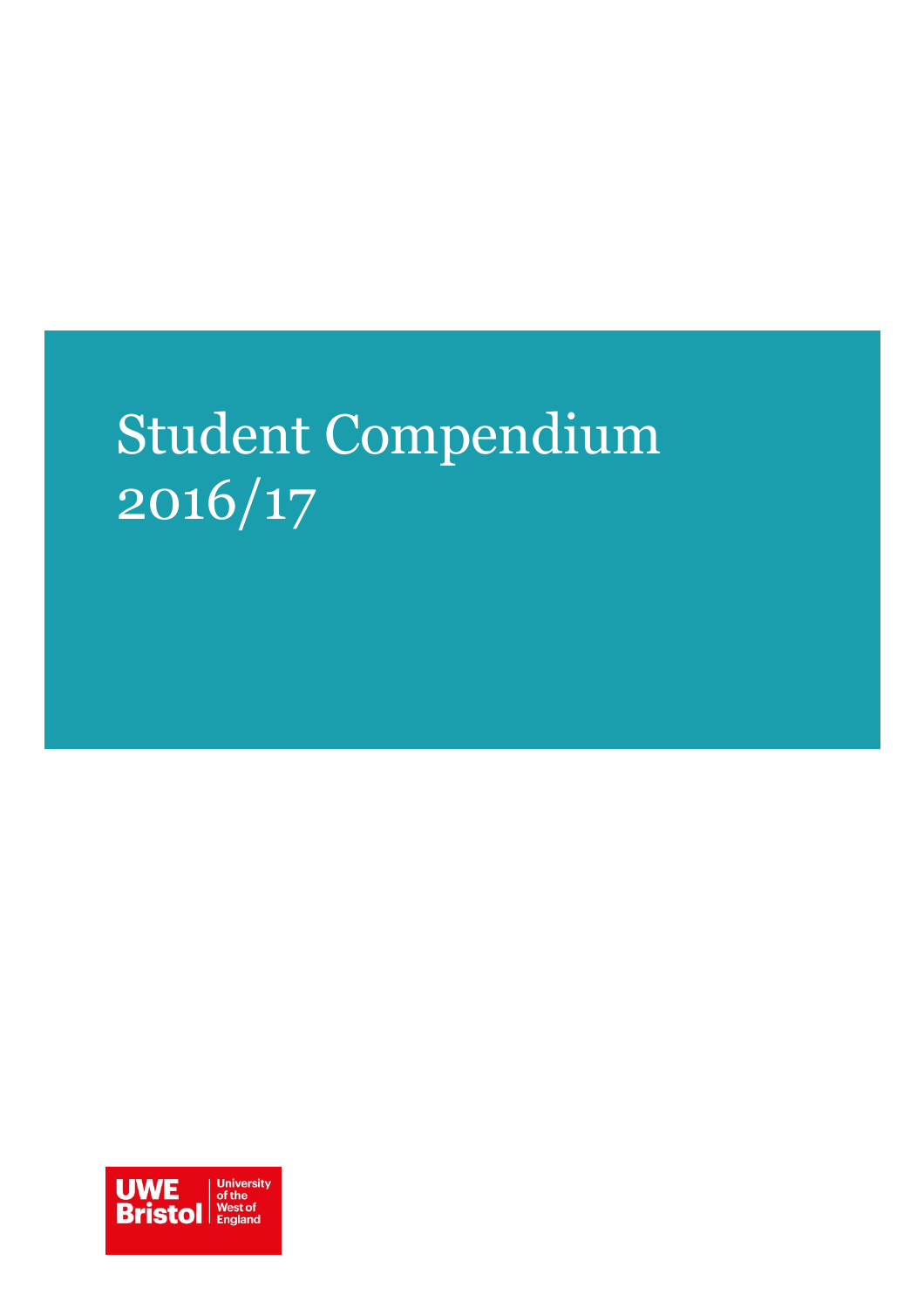# **Contents**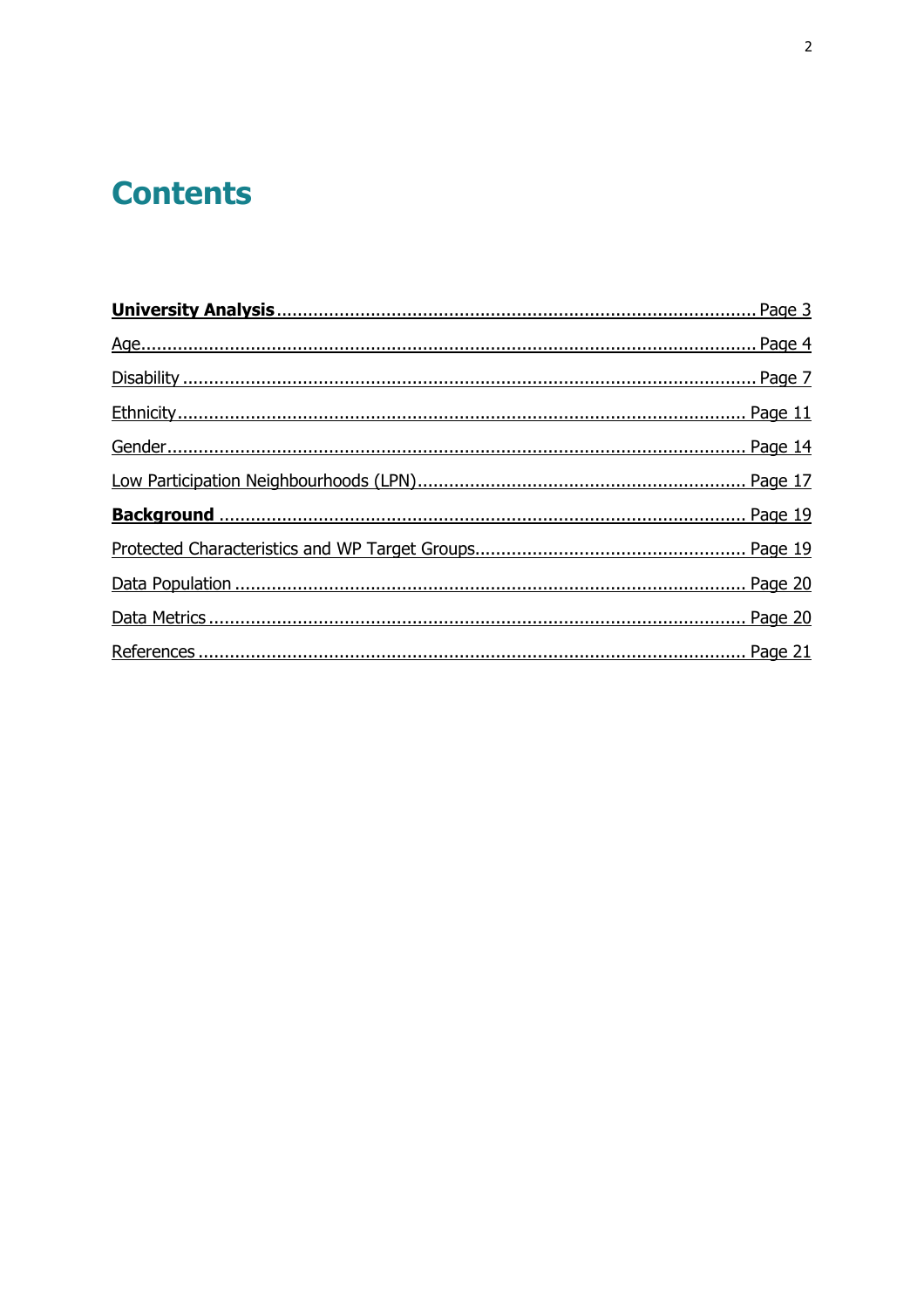# <span id="page-2-0"></span>**University Analysis**

This student compendium summarises and describes the student lifecycle for undergraduate home students according to protected characteristic and widening participation (WP) target group. It uses two main data sets: a full student count of all students enrolled in each academic year and a set of KPI metrics broken down by WP group.

| Age<br>(mature vs young)                                                                                                                                | <b>Disability</b><br>(disabled vs non-<br>disabled)                                                                                                                                                                                                             | <b>Ethnicity</b><br>(BME vs white)                                                                                                                                                                                                         | Gender<br>(Male vs female)                                                                                                                                                                                                            | <b>Low Participation</b><br><b>Neighbourhoods</b><br>(LPN vs other young)                                                                                                                                     |
|---------------------------------------------------------------------------------------------------------------------------------------------------------|-----------------------------------------------------------------------------------------------------------------------------------------------------------------------------------------------------------------------------------------------------------------|--------------------------------------------------------------------------------------------------------------------------------------------------------------------------------------------------------------------------------------------|---------------------------------------------------------------------------------------------------------------------------------------------------------------------------------------------------------------------------------------|---------------------------------------------------------------------------------------------------------------------------------------------------------------------------------------------------------------|
| Around 24% of<br>enrolments and<br>applications are from<br>mature students -<br>this is slightly above<br>the sector but slightly<br>down on last year | <b>Applications</b><br>$\circ$ $\circ$<br>from disabled<br>students increased to<br>11%, and 15.9% of<br>new students have a<br>$disability - with$<br>learning difficulties<br>being most prevalent                                                            | $\circ \circ$<br>$\overline{ }$<br>$15%$ of<br>applicants and<br>enrolments are from<br>BME students $-$ this is<br>lower than the 22%<br>sector average                                                                                   | The proportion<br>$^{\circ}$<br>of female<br>ー<br>students has again<br>increased, but we still<br>have a greater<br>proportion of male<br>students than the<br>sector average                                                        | 13.7% of<br>$\cdot$ $\cdot$<br>students come<br>ー<br>from LPN, better than<br>the sector average<br>$(12%)$ .<br>However, The<br>conversion rate for<br><b>LPN students was</b><br>lower this year.           |
| $\circ$ $\circ$<br>Non-<br>continuation rates for<br>mature students are<br>the lowest they have<br>been for the past<br>three years                    | <b>Disabled</b><br>$^{\circ}$<br>students are as<br>likely to remain<br>on their course as<br>non-disabled<br>students. Disabled<br>students without DSA<br>have higher rates of<br>non-continuation<br>(10%)                                                   | <b>BME</b> students<br>$^{\circ}$<br>$\overline{\phantom{0}}$<br>have slightly<br>higher non-<br>continuation rates but<br>the gap has closed<br>significantly due to<br>increasing rates of<br>non-continuation for<br>White students     | $\circ$ $\circ$<br>Male students have<br>higher non-<br>continuation rates<br>(3pp) and this gap is<br>widening                                                                                                                       | <b>LPN students</b><br>$\circ$ $\circ$<br>have higher<br>$\widehat{\phantom{1}}$<br>rates of non-<br>continuation than<br>other young students.<br>Their rate of non-<br>continuation<br>increased this year. |
| $^{\circ}$<br>Mature students were<br>less likely to achieve<br><b>Good Honours than</b><br>young students - this<br>gap widened this year              | There is no<br>$^{\circ}$<br>negative effect<br>of disability on Good<br>Honours rates -<br>disabled students<br>actually achieved<br>more Good Honours<br>than non-disabled<br>students                                                                        | There is a<br>$\circ \circ$<br>⌒<br>significant gap<br>for Good<br>Honours, with BME<br>students 21.4pp less<br>likely to get a $1st$ or<br>2.1. This gap closed<br>by 3pp this year, but<br>remains largest for<br><b>Black students.</b> | 。。<br>○<br>Male students are<br>6pp less likely to<br>achieve Good<br>Honours than female<br>students. This gap<br>remains similar to last<br>year                                                                                    | $^{\circ}$<br>LPN students are as<br>likely to acheive Good<br>Honours as other<br>young students                                                                                                             |
| Mature satisfaction is<br>lower than young<br>students but<br>improving                                                                                 | Students with<br>$^{\circ}$<br>specific<br>learning<br>difficulties were<br>highly satisfied with<br>their support $-$ this is<br>a big improvement<br>from last year where<br>they had the lowest<br>scores                                                    | $\circ$ $\circ$<br><b>BME</b> students'<br>satisfaction rates<br>were within a 2pp<br>range of White<br>students' rates for all<br>measures.                                                                                               | $\circ$ $\circ$<br>Male students were<br>less satisfied than<br>female students $-$<br>this is the reverse of<br>the situation last year                                                                                              | Not measured in NSS                                                                                                                                                                                           |
| $^{\circ}$<br>Mature students are<br>more likely to be in<br>graduate level<br>employment, but less<br>likely to progress to<br>further study           | <b>Students with</b><br>$\circ$ $\circ$<br>learning<br>difficulties are as<br>likely to achieve a<br>good graduate<br>outcome. Students<br>with other disabilities<br>were less likely (73%<br>vs 79%), and this<br>was worse than the<br>previous year by 1pp. | $\circ \circ$<br>There was only a 1pp<br>difference between<br><b>BME</b> and White<br>students' good<br>graduate outcomes.<br><b>BME</b> students were<br>more likely to be<br>unemployed.                                                | Male and<br>0 <sub>0</sub><br>female<br>students are equally<br>likely to achieve good<br>graduate outcomes.<br>There were 4pp more<br>male students doing<br>further study.<br>Male students are<br>more likely to be<br>unemployed. | $\bullet$ $\bullet$<br>LPN students are as<br>likely to secure a<br>good graduate<br>outcomes as other<br>young students                                                                                      |

See pages 19-21 for an explanation of the acronyms and technical terms used in this document.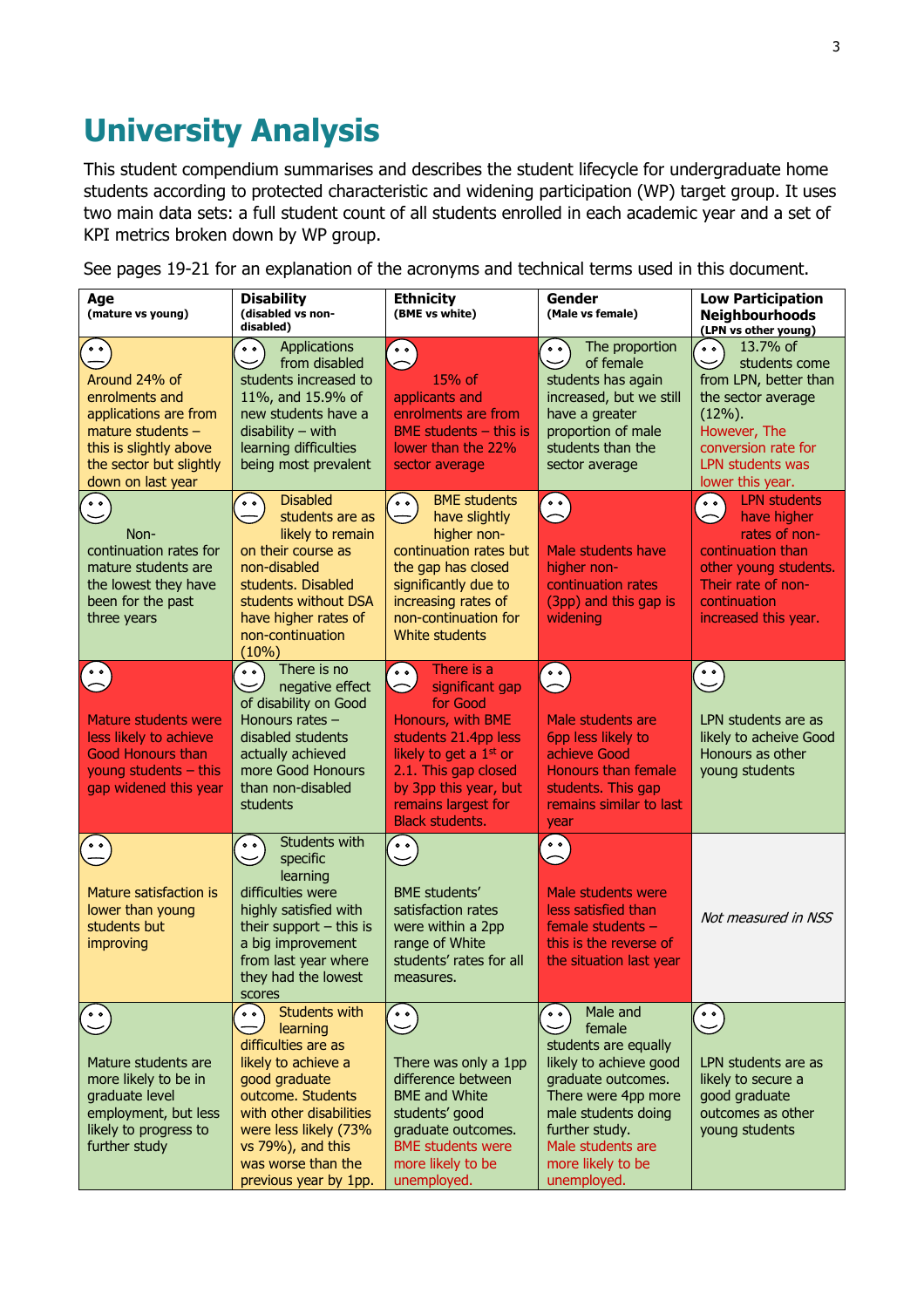# <span id="page-3-0"></span>**Age**

#### **Applications and Enrolments**

|                     | <b>Under 21</b> | $21+$ |
|---------------------|-----------------|-------|
| <b>Applications</b> | 20048           | 6465  |
| % Applications      | 75.6%           | 24.4% |
| <b>Enrolments</b>   | 4477            | 1442  |
| % Enrolments        | 75.6%           | 24.4% |

- In 2016/17 nearly a quarter of applications to UWE were made by mature students.
- The number of applications from mature students is less than last year. In addition, the number of applications from young students is higher in 2016/17 than last year.
- The combined effect of these two factors is that mature students represent a smaller proportion of applicants this year compared to 2015/16.
- In 2016/17 nearly a quarter of enrolments were mature students.
- The number of mature students enrolling at UWE in 2016/17 is similar to 2015/16, but the number of young students enrolling has increased.
- As a result the proportion of mature student enrolments has decreased slightly this year.
- The proportion of mature students enrolling at UWE (24.4%) was slightly greater than the national average of 22% (HESA, 2018).

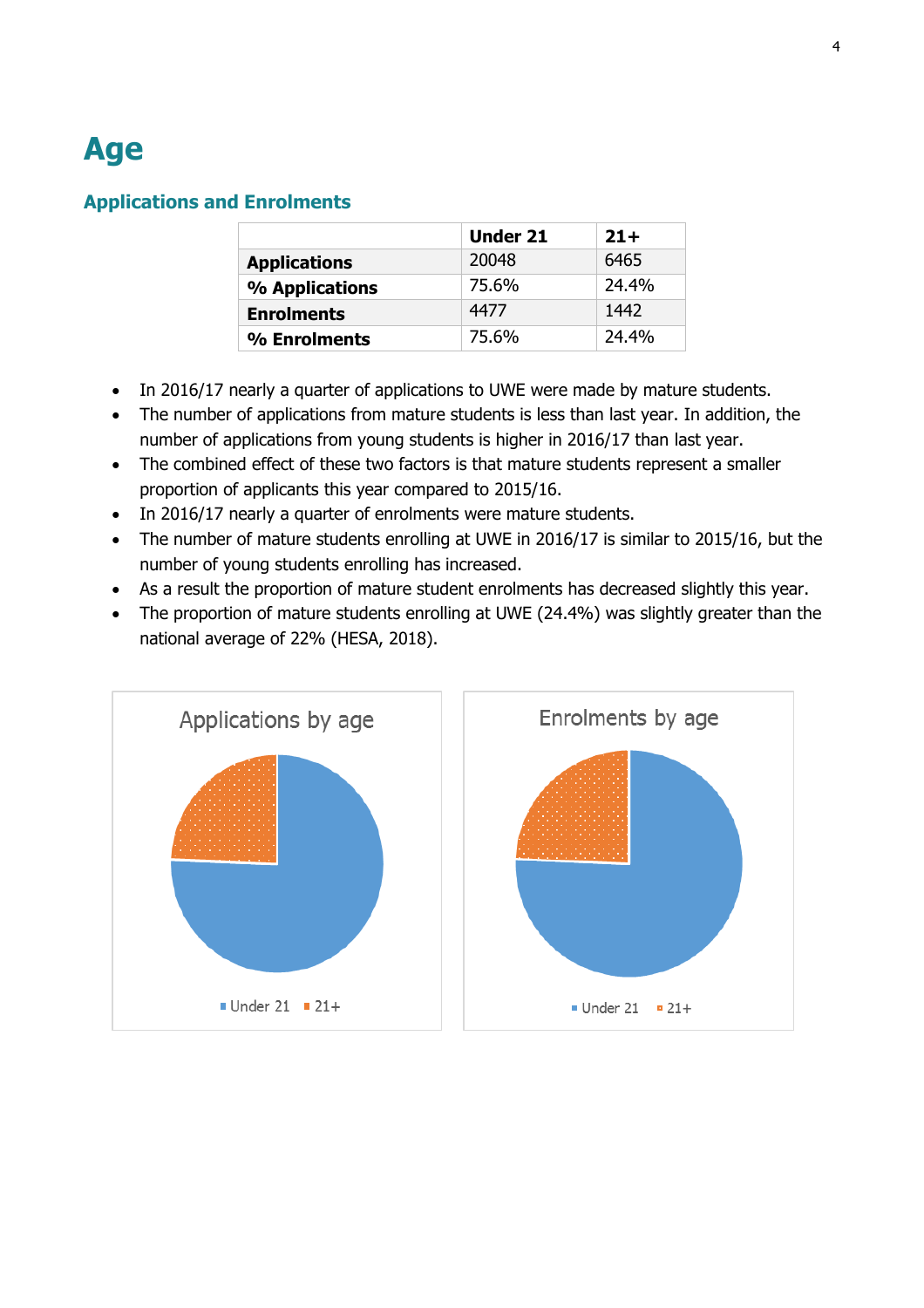#### **Non-continuation and Good Honours**

|                         | Under 21 | $21+$ |
|-------------------------|----------|-------|
| <b>Non-continuation</b> | 349      | 86    |
| % Non-continuation      | $8.4\%$  | 6.5%  |
| <b>Good Honours</b>     | 3873     | 1290  |
| % Good Honours          | 78.3%    | 71.1% |

- In 2016/17 non-continuation rates were higher for young students than for mature students.
- Non-continuation rates for mature students are the lowest they have been for the past three years, but the highest for young students in the same period.
- In 2016/17 a greater proportion of young students achieved Good Honours than mature students, with a difference of 7.2pp.
- This has been the case for the past three years, but the gap between the two groups is the highest it has been in this time.

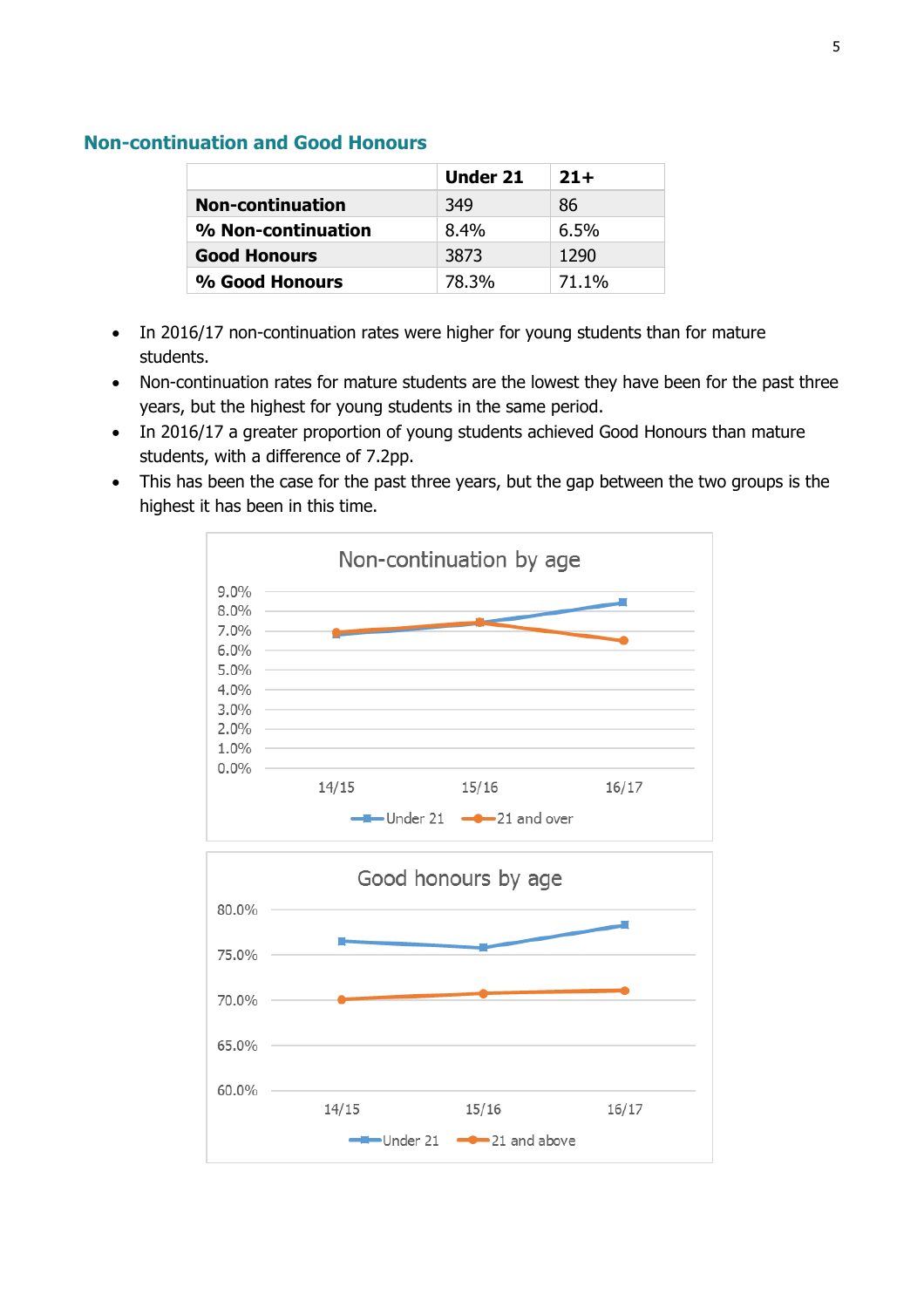#### **Student Satisfaction**

|                 | No. of<br>responses | Response<br>rate | <b>Teaching</b> | Learning<br><b>Opportunities</b> | Assessment<br>and | Academic<br>Support | <b>Organisation</b><br>and | Learning<br><b>Resources</b> | Learning<br><b>Community</b> | Student  <br>Voice | <b>Overall</b><br>satisfaction |
|-----------------|---------------------|------------------|-----------------|----------------------------------|-------------------|---------------------|----------------------------|------------------------------|------------------------------|--------------------|--------------------------------|
|                 |                     |                  |                 |                                  | feedback          |                     | management                 |                              |                              |                    |                                |
| <b>Under 21</b> | 2742                | 70%              | 86              | 86                               | 74                | 84                  | 80                         | 88                           | 83                           | $- -$              | 89                             |
| $21+$           | 936                 | 71%              | 88              | 89                               | 76                | 84                  | ⊸                          | 89                           | 84                           | フロ                 | 87                             |

- Overall, young students were slightly more satisfied with their university experience than mature students.
- However, overall mature student satisfaction in 2016/17 (87) was higher than in 2015/16 (83).
- Furthermore, for individual question categories the difference between scores for young and mature students is smaller than last year. In most cases this is due to an increase in the score for mature students, indicating greater satisfaction for this group.

#### **Graduate outcomes**

|                 | KPI % | Professional and<br>managerial % | Study % | Self-employed/starting<br>own business % |    | Unemployed $\%$   Response rate $\%$ |
|-----------------|-------|----------------------------------|---------|------------------------------------------|----|--------------------------------------|
| <b>Under 25</b> | 74%   | 74%                              | 14%     | 4%                                       | 5% | 86%                                  |
| $25 - 34$       | 85%   | 87%                              | 12%     | 4%                                       | 4% | 80%                                  |
| Over 34         | 92%   | 95%                              | 9%      | 5%                                       | 4% | 87%                                  |

Professional and managerial = graduate level work which constitutes a 'good' outcome.

KPI = our institutional KPI for good graduate outcomes

- Young students (those under 25, who would have started their course when they were under 21) were least likely to be in professional or managerial employment, but were most likely to be undertaking further study.
- Levels of professional level employment increased as age increased, with the vast majority of graduates over the age of 34 falling into this category.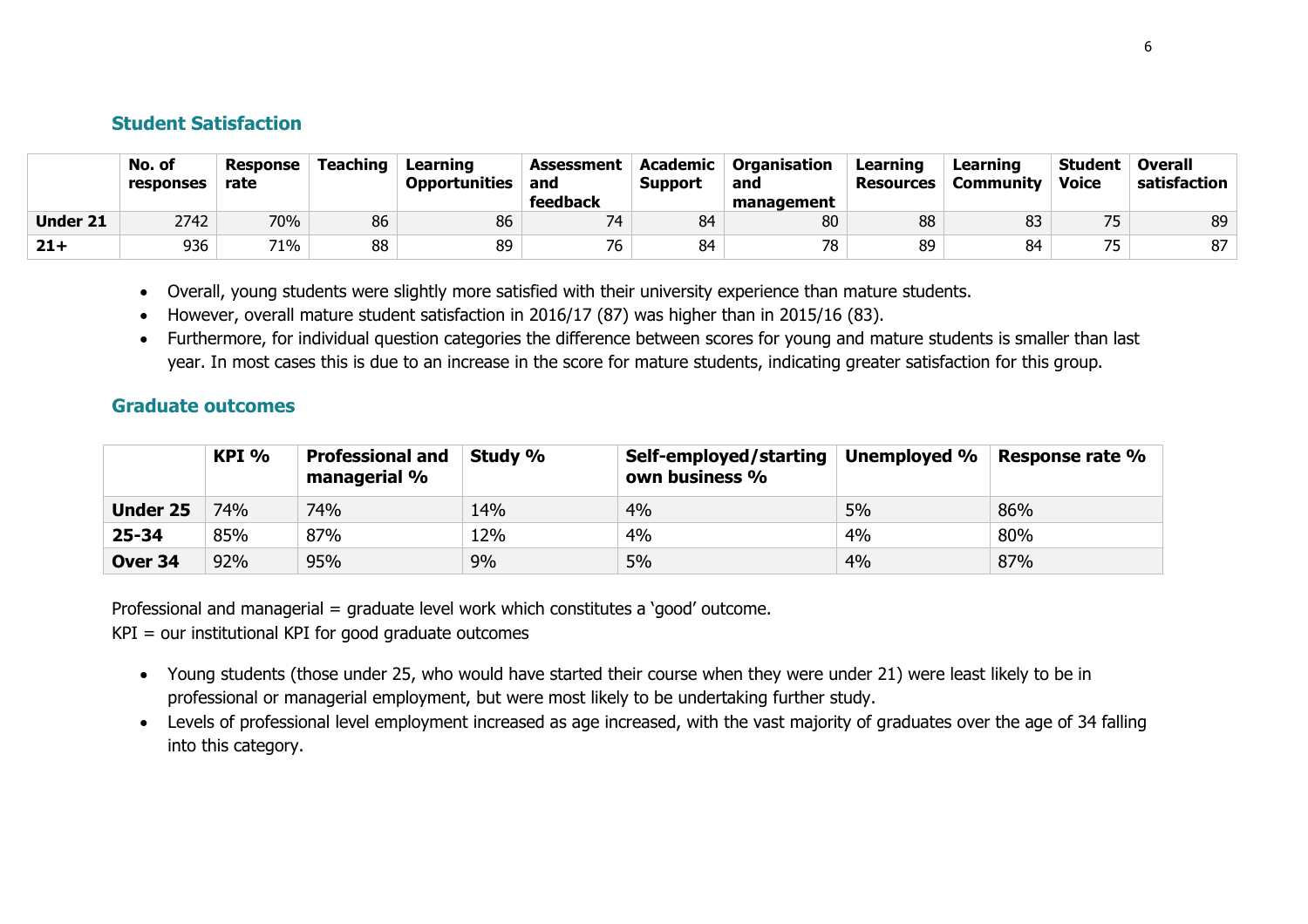### <span id="page-6-0"></span>**Disability**

#### **Applications**

|                     | <b>Disabled Student</b> | <b>No Disability</b> |
|---------------------|-------------------------|----------------------|
| <b>Applications</b> | 2923                    | 23590                |
| % Applications      | 11%                     | 89%                  |

• In 2016/17, 11% of applications to UWE came from disabled students. This is a slightly greater proportion than in 2015/16, when 10% of applicants declared a disability.

#### **Enrolments**

|                   | <b>Disabled with</b><br><b>DSA</b> | <b>Disabled</b><br>without DSA | <b>Disabled DSA</b><br><b>Unknown</b> | <b>No Disability</b> |
|-------------------|------------------------------------|--------------------------------|---------------------------------------|----------------------|
| <b>Enrolments</b> | 426                                | 321                            | 194                                   | 4,978                |
| % Enrolments      | $\degree$ 7.2% $\degree$           | 5.4%                           | $3.3\%$                               | 84.1%                |

|                   | Learning<br>difficulties | <b>Mental Health</b><br><b>Condition</b> | <b>Physical</b><br>disability | <b>Other</b> | <b>No Disability</b> |
|-------------------|--------------------------|------------------------------------------|-------------------------------|--------------|----------------------|
| <b>Enrolments</b> | 499                      | 205                                      | 32                            | 205          | 4,978                |
| % Enrolments      | $8.4\%$                  | 3.5%                                     | 0.5%                          | 3.5%         | 84.1%                |



- The total proportion of disabled students enrolling at UWE in 2016/17 was 15.9%. This is the same proportion as in 2015/16.
- 7.2% of students enrolling at UWE in 2016/17 received DSA, compared to 4.0% in 2015/16.
- The highest proportion of enrolled disabled students are those that have disclosed learning difficulties (8.4%). The lowest proportion are disabled students who have disclosed a physical disability (0.5%).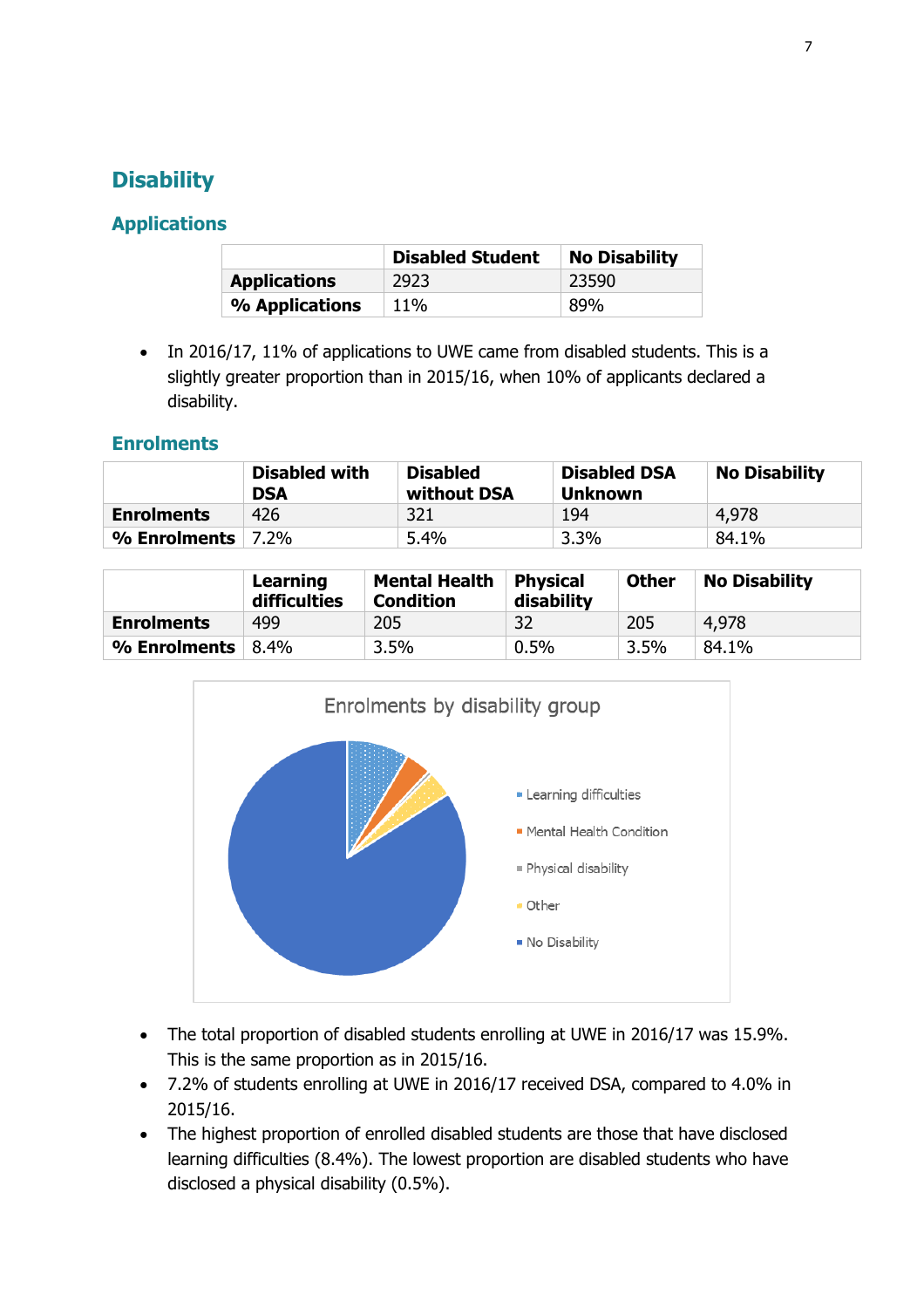#### **Non-continuation**

|                         | <b>Disability Declared</b> | <b>No Disability Declared</b> |
|-------------------------|----------------------------|-------------------------------|
| <b>Non-continuation</b> | 68                         | 367                           |
| % Non-continuation      | 77                         |                               |

|                         | <b>Disabled DSA</b><br><b>Unknown</b> |      | Disabled with DSA   Disabled without<br><b>DSA</b> |  |
|-------------------------|---------------------------------------|------|----------------------------------------------------|--|
| <b>Non-continuation</b> | 16                                    | 19   | 33                                                 |  |
| % Non-continuation      | 10.8%                                 | 4.4% | 10.8%                                              |  |



- Non-continuation rates for students declaring a disability are similar to those of students who did not declare a disability.
- However, over the past three years the proportion of disabled students not continuing on their course has increased slightly.
- Students with DSA are much more likely to continue with their course: 4.4% of disabled students with DSA did not continue in 2016/17 compared to 10.8% of disabled students without DSA.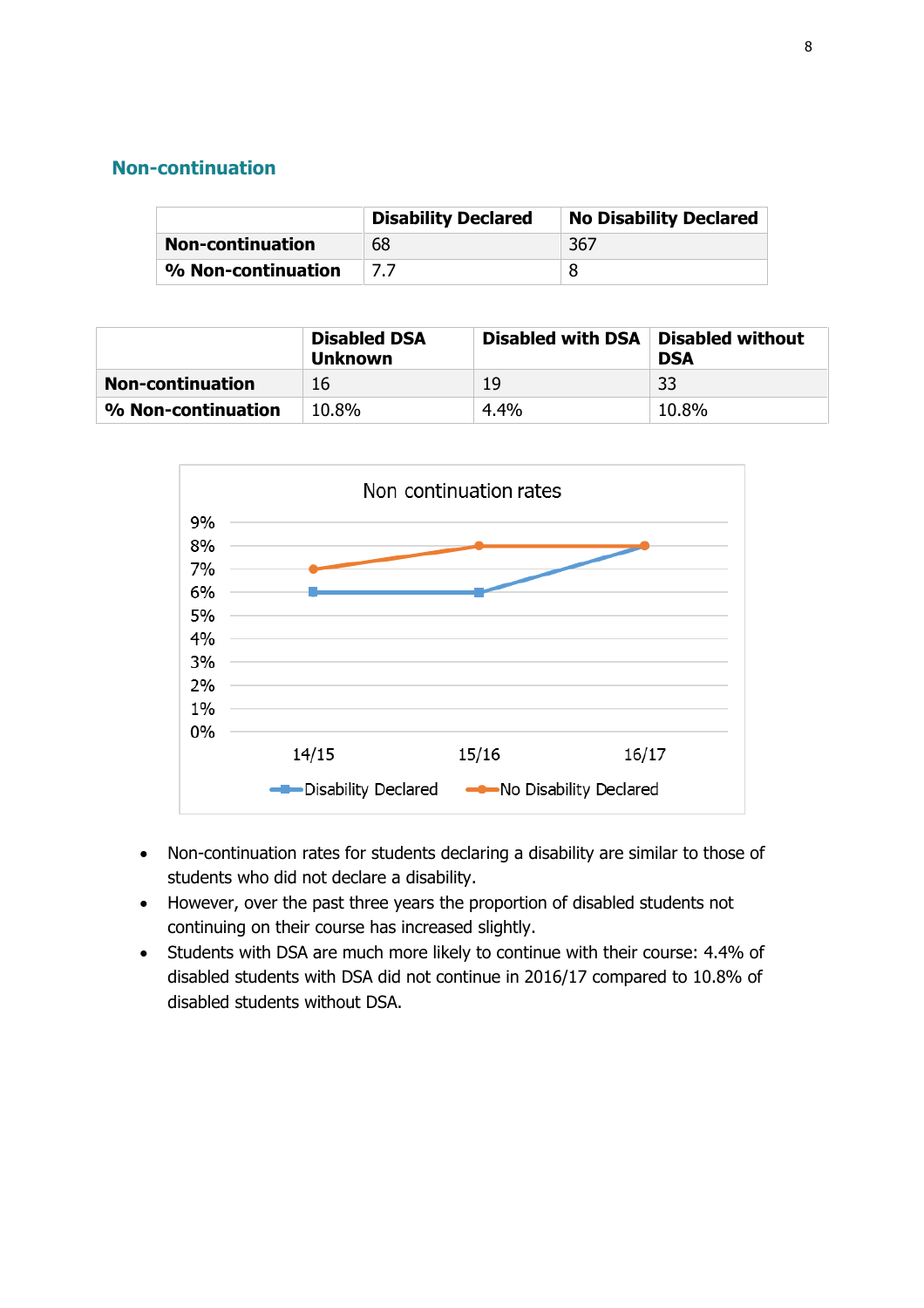#### **Good Honours**

|                     | Learning<br>difficulties | <b>Mental Health</b><br><b>Condition</b> | <b>Physical</b><br>disability | <b>Other</b> | No<br><b>Disability</b> |
|---------------------|--------------------------|------------------------------------------|-------------------------------|--------------|-------------------------|
| <b>Good Honours</b> | 432                      | 144                                      | 29                            | 151          | 4,407                   |
| % Good Honours      | 79.4%                    | 79.7%                                    | 82.8%                         | 70.9%        | 76.3%                   |

|                     |       | Disabled with DSA   Disabled without DSA   No Disability |          |
|---------------------|-------|----------------------------------------------------------|----------|
| <b>Good Honours</b> | 479   | 277                                                      | (4, 407) |
| % Good Honours      | 78.2% | 77.3%                                                    | 76.3%    |



- Disabled students are slightly more likely to obtain Good Honours than students who have not declared a disability.
- Disabled students with DSA are slightly more likely to achieve Good Honours than both disabled students without DSA and students with no disability.
- Students with a physical disability were most likely to achieve Good Honours, whereas students with an 'other' type of disability were the least likely.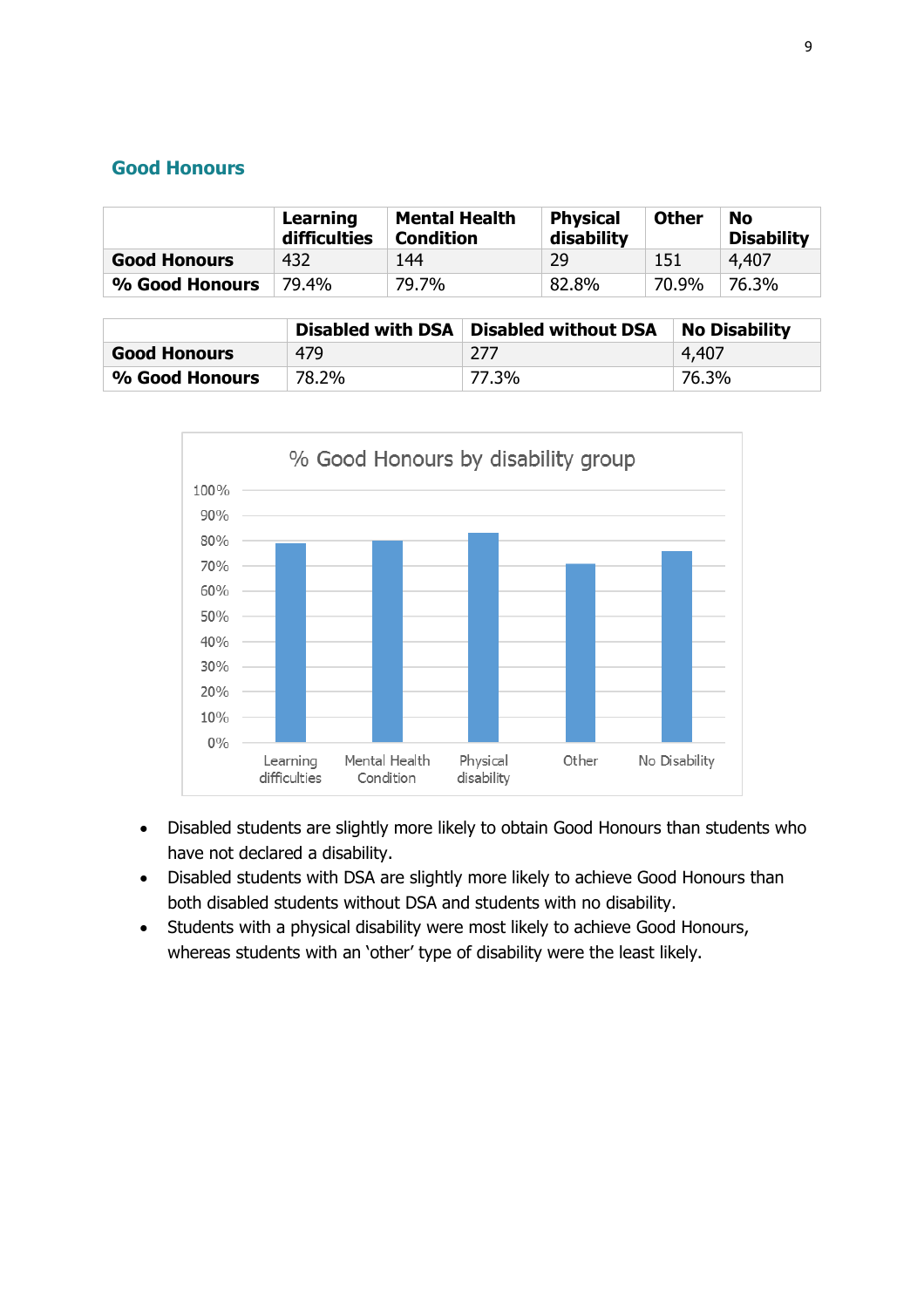#### **Student satisfaction**

|                                                  | No. of<br>responses | Response<br>rate | <b>Teaching</b> | Learning<br><b>Opportunities</b> | Assessment<br>and<br>feedback | Academic<br>support | Organisation<br>and<br>management | Learning<br><b>Resources</b> | Learning<br>Community | <b>Student</b><br><b>Voice</b> | <b>Overall</b><br>satisfaction |
|--------------------------------------------------|---------------------|------------------|-----------------|----------------------------------|-------------------------------|---------------------|-----------------------------------|------------------------------|-----------------------|--------------------------------|--------------------------------|
| <b>No</b><br><b>Disability</b>                   | 3181                | 70%              | 87              | 87                               | 74                            | 84                  | 80                                | 89                           | 83                    | 75                             | 89                             |
| <b>Specific</b><br>Learning<br><b>Disability</b> | 315                 | 70%              | 88              | 90                               | 77                            | 86                  | 79                                | 88                           | 84                    | 77                             | 88                             |
| <b>Other</b><br><b>Disability</b>                | 182                 | 72%              | 85              | 85                               | 75                            | 83                  | 78                                | 87                           | 80                    | 72                             | 84                             |

Students with no disability are most satisfied overall with their university experience.

 Students with a specific learning disability are more satisfied than the other two groups in several categories. Of particular note is academic support, as last year this group had the lowest satisfaction score, whereas this year they had the highest.

#### **Graduate outcomes**

|                            | KPI % | <b>Professional and managerial % Study %</b> |     | Self-employed % | Unemployed % | Response rate % |
|----------------------------|-------|----------------------------------------------|-----|-----------------|--------------|-----------------|
| <b>No Disability</b>       | 79%   | 79%                                          | 13% | 4%              | 4%           | 83%             |
| <b>Learning Difficulty</b> | 81%   | 81%                                          | 15% | 6%              | 4%           | 88%             |
| <b>Other Disability</b>    | 72%   | 73%                                          | 19% | 5%              | 9%           | 87%             |

Professional and managerial = graduate level work which constitutes a 'good' outcome.

 $KPI = our institutional KPI$  for good graduate outcomes

- A slightly greater proportion of students with a learning difficulty achieved a 'good' outcome than students with no disability.
- The proportions of students with no disability and those with a learning difficulty who are in professional employment is the same as in the previous year.
- Students who had disclosed an 'other disability' performed significantly worse than both the other groups, with the proportion of these students in professional employment decreasing since last year by 1pp. This group was also more likely to be undertaking further study or unemployed.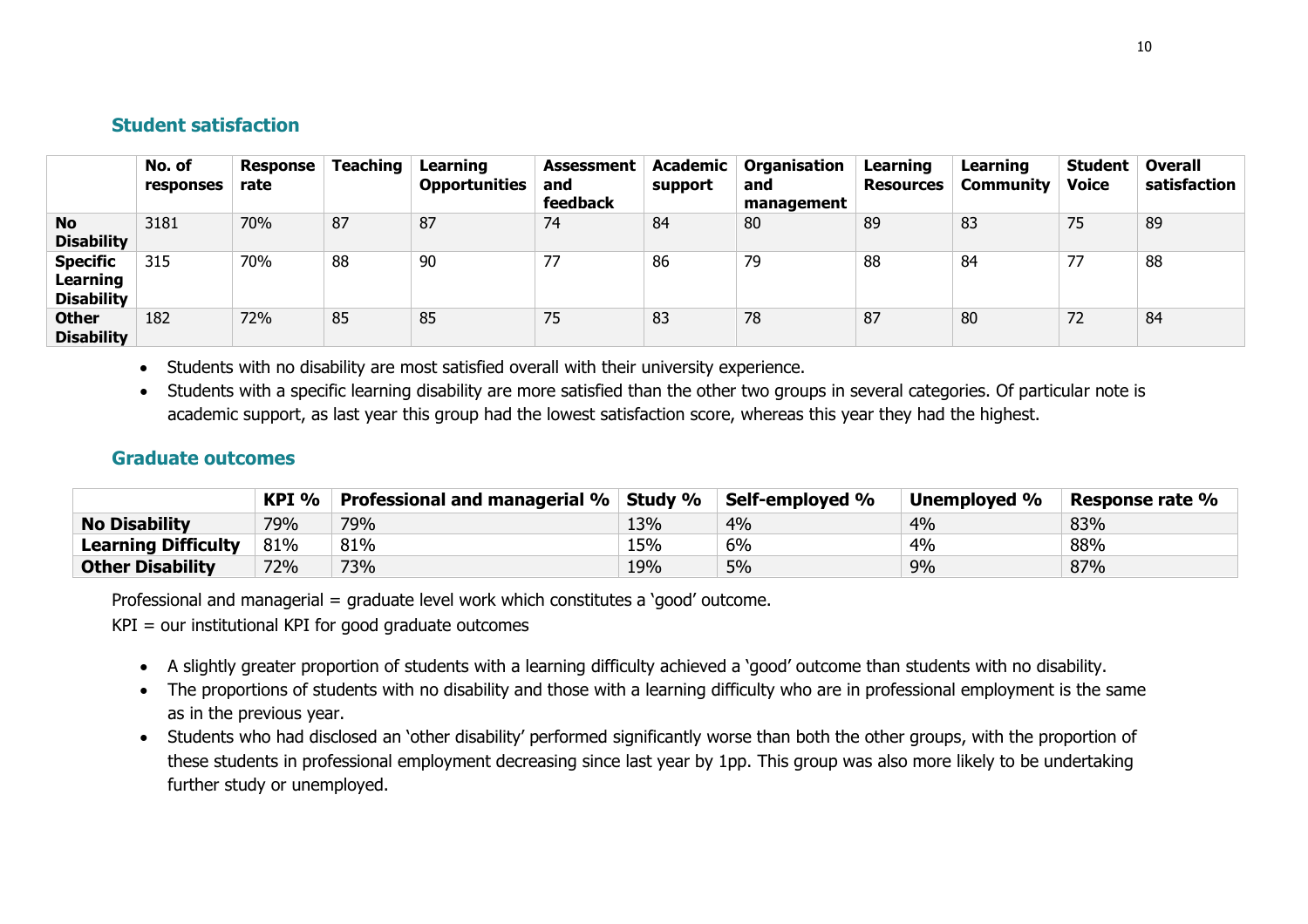## <span id="page-10-0"></span>**Ethnicity**

|                     | <b>BME</b> | White  | <b>Unknown</b> |
|---------------------|------------|--------|----------------|
| <b>Applications</b> | 3,497      | 19,828 | 3,188          |
| % Applications      | 13.2%      | 74.8%  | 12.0%          |
| <b>Enrolments</b>   | 932        | 4936   | 51             |
| % Enrolments        | 15.8%      | 83.4%  | $0.9\%$        |

#### **Applications and enrolments**



- In 2016/17 three quarters of applications to UWE came from White students. This is 1pp less than in 2015/16, with the proportion of applications from BME students staying the same at around 13%.
- The total proportion of students enrolling at UWE in 2016/17 who were BME was 15.8%, which is slightly higher than last year's figure of 15.0%.
- Nationally 77% of enrolments in 2016/17 were White students, with 22% of enrolments being BME students (HESA, 2018).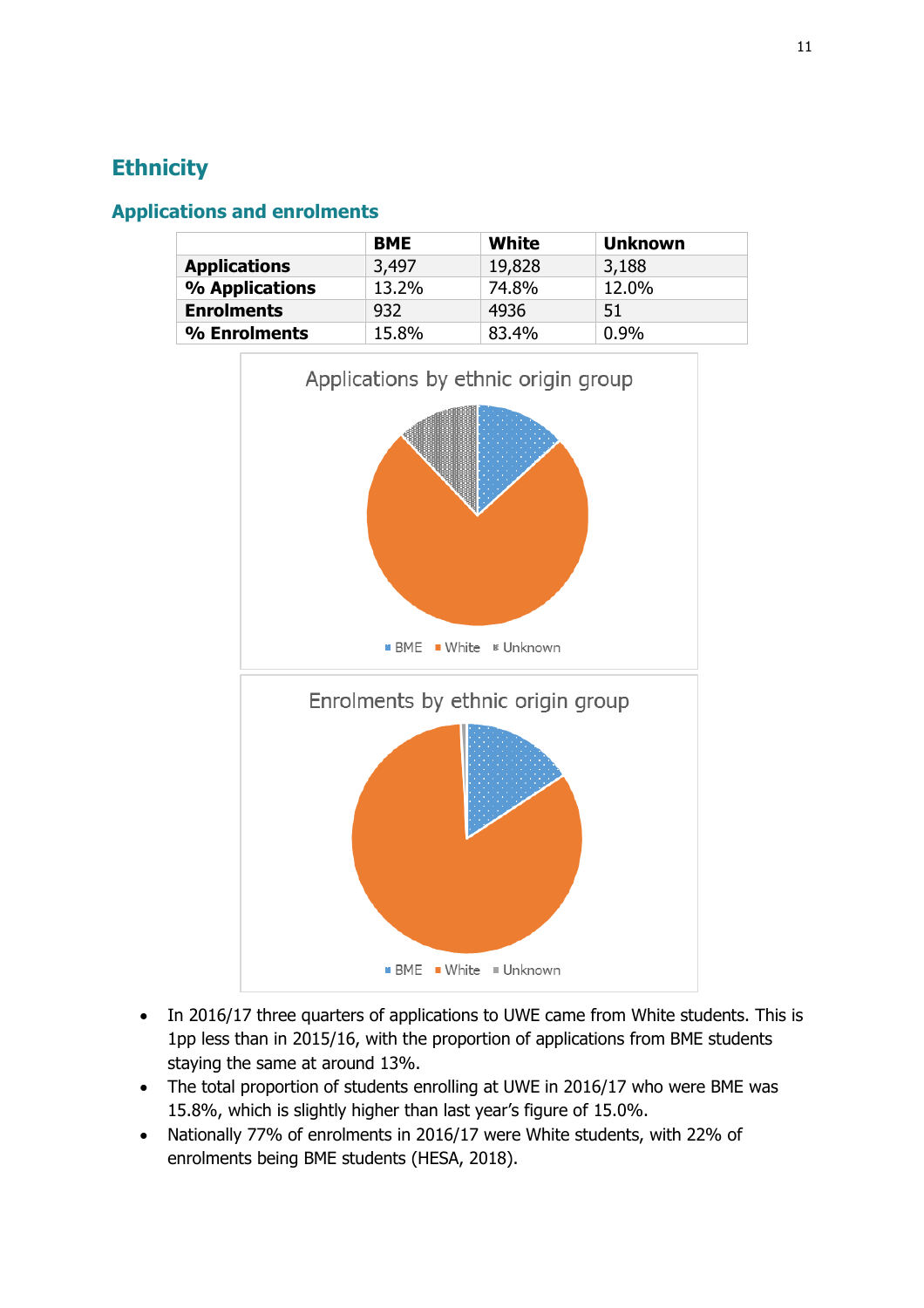#### **Non-continuation**

|                         | <b>BME</b> | White | <b>Unknown</b> |
|-------------------------|------------|-------|----------------|
| <b>Non-continuation</b> |            | 356   |                |
| % Non-continuation      | 8.2%       | 7.9%  | 6.1%           |



• The gap between non-continuation rates for BME and White students has decreased since 2015/16. However, this is because the non-continuation rate for White students has increased, as opposed to a decrease in the BME non-continuation rate.

#### **Good Honours**

|                     | <b>BME</b> | White | <b>Unknown</b> |
|---------------------|------------|-------|----------------|
| <b>Good Honours</b> | 1254       | 3884  | 25             |
| % Good Honours      | 60.4%      | 81.8% | 60.0%          |



- There remains a significant gap in Good Honours rates between BME and White students, although this gap has closed by 3pp since 2015/16 to 21.4%.
- Good Honours rates are particularly low among Black and Asian students, and those of 'other' ethnicities.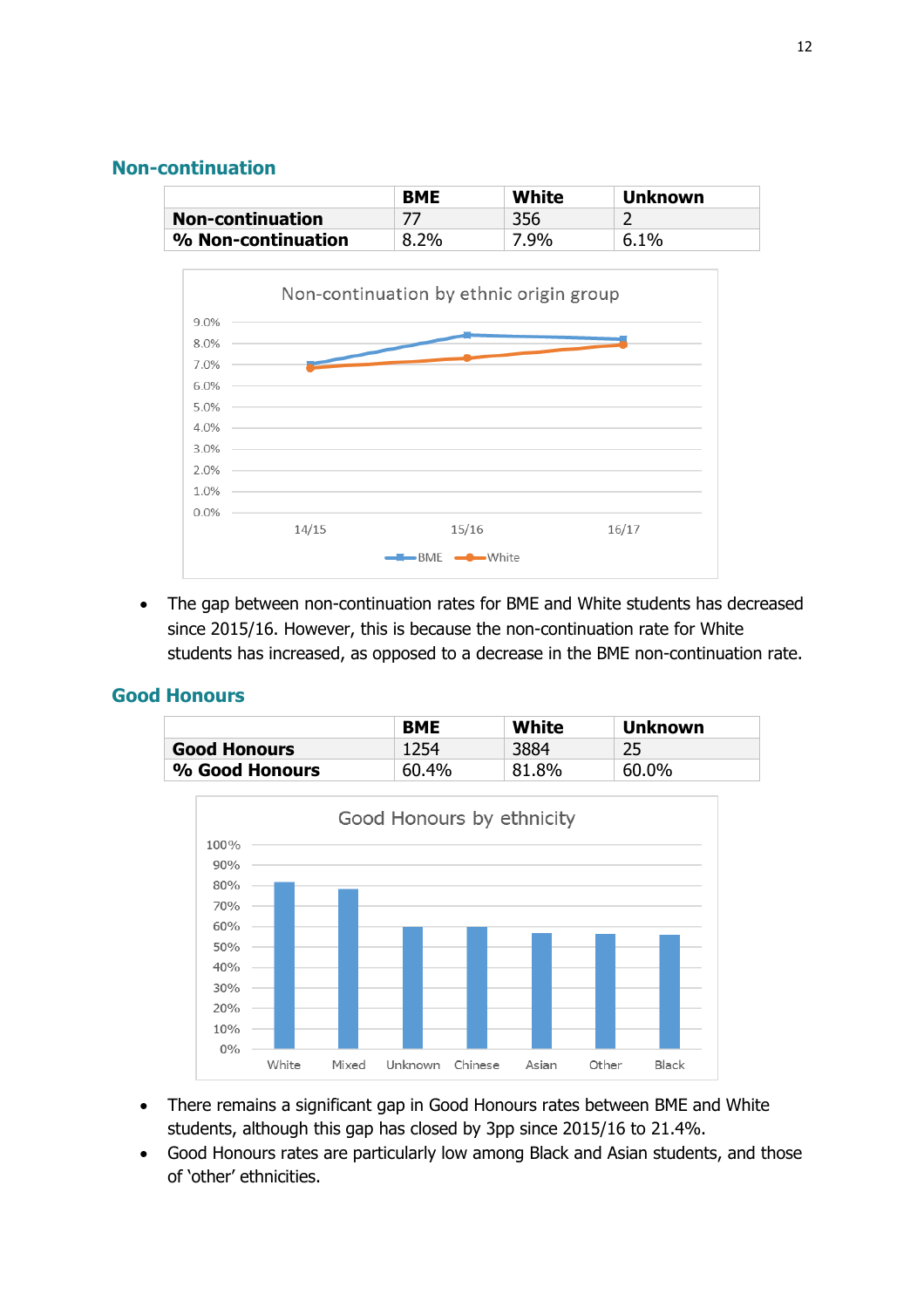#### **Student satisfaction**

|                 | No. of<br>responses | <b>Response</b><br>rate | <b>Teaching</b> | Learning<br><b>Opportunities</b> | Assessment<br>and<br>feedback | Academic<br>support | <b>Organisation</b><br>and<br>management | Learning<br><b>Resources</b> | Learning<br>Community | <b>Student</b><br><b>Voice</b> | <b>Overall</b><br>satisfaction |
|-----------------|---------------------|-------------------------|-----------------|----------------------------------|-------------------------------|---------------------|------------------------------------------|------------------------------|-----------------------|--------------------------------|--------------------------------|
| <b>Asian</b>    | 181                 | 70%                     | 85              | 86                               | 71                            | 82                  | 84                                       | 88                           | 84                    | 77                             | 89                             |
| <b>Black</b>    | 161                 | 73%                     | 88              | 90                               | 75                            | 84                  | 81                                       | 91                           | 83                    | 78                             | 87                             |
| <b>White</b>    | 2807                | 70%                     | 88              | 87                               | 76                            | 85                  | 80                                       | 89                           | 84                    | 75                             | 89                             |
| <b>Other</b>    | 123                 | 63%                     | 81              | 85                               | 73                            | 81                  | 77                                       | 88                           | 79                    | 71                             | 84                             |
| <b>Not know</b> | 406                 | 73%                     | 82              | 83                               | 69                            | 80                  | 79                                       | 84                           | 75                    | 74                             | 86                             |

- Asian and White students had the highest overall satisfaction score, with students from an 'other' ethic group having the lowest satisfaction score.
- Students from an 'other' ethnic group were also the least likely to respond to the survey, and they had the lowest satisfaction score in four categories.
- White students had the highest satisfaction score in five categories, Black students in four categories and Asian students in three categories (some categories had a joint highest group).
- Assessment and Feedback is the category with the lowest satisfaction score across all groups, as was the case in 2015/16.

#### **Graduate Outcomes**

|              | $KPI\%$ | Professional and managerial % | Study % | Self-employed % Unemployed % |    | <b>Response rate %</b> |
|--------------|---------|-------------------------------|---------|------------------------------|----|------------------------|
| <b>BME</b>   | 76%     | 78%                           | 18%     | 4%                           | 8% | 80%                    |
| <b>White</b> | 79%     | 79%                           | 12%     | 4%                           | 4% | 85%                    |

Professional and managerial = graduate level work which constitutes a 'good' outcome.

KPI = our institutional KPI for good graduate outcomes

- The gap between the proportion of BME and White students going into professional employment after graduating has closed considerably, with a difference of only 1pp this year compared to 2pp last year.
- However, BME students are still more likely to be unemployed.
- BME students are also more likely to be undertaking further study.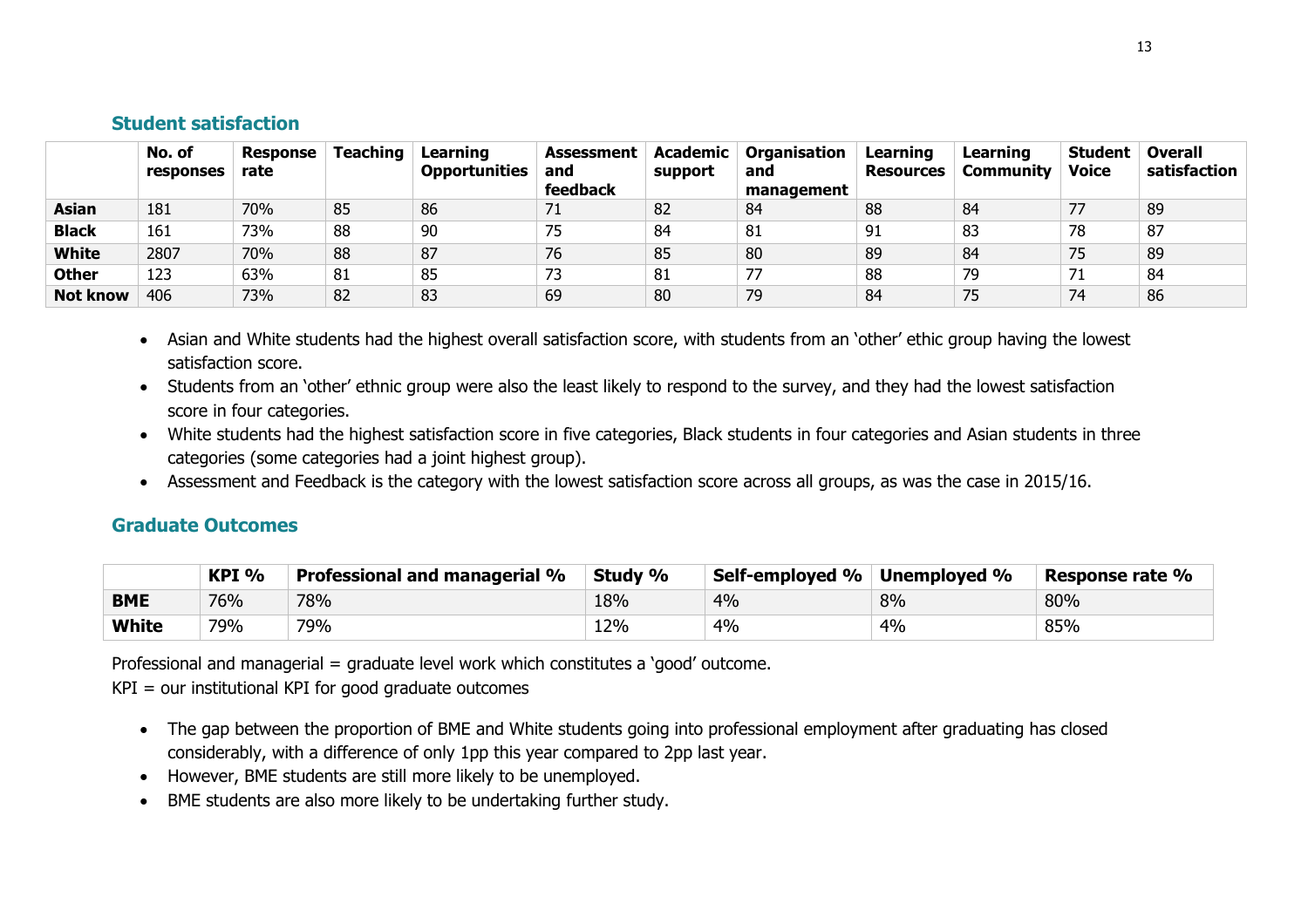### <span id="page-13-0"></span>**Gender**

#### **Applications and enrolments**

|                     | <b>Female</b> | <b>Male</b> | <b>Other</b> |
|---------------------|---------------|-------------|--------------|
| <b>Applications</b> | 15527         | 10986       |              |
| % Applications      | 58.6%         | 41.4%       | $0\%$        |
| <b>Enrolments</b>   | 3184          | 2734        |              |
| % Enrolments        | 53.8%         | 46.2%       | $0\%$        |



- In 2016/17 the university received a much greater number of applications from females than males, with 3 females applying for every 2 males.
- Consequently, females represented a greater proportion of enrolments in 2016/17.
- The gender gap for both applications and enrolments is slightly larger than last year, when females represented 56.8% of applications and 53.0% of enrolments.
- Nationally, 57% of students enrolling at university in 2016/17 were female (HESA, 2018). UWE therefore has a lower than average proportion of enrolments from female students.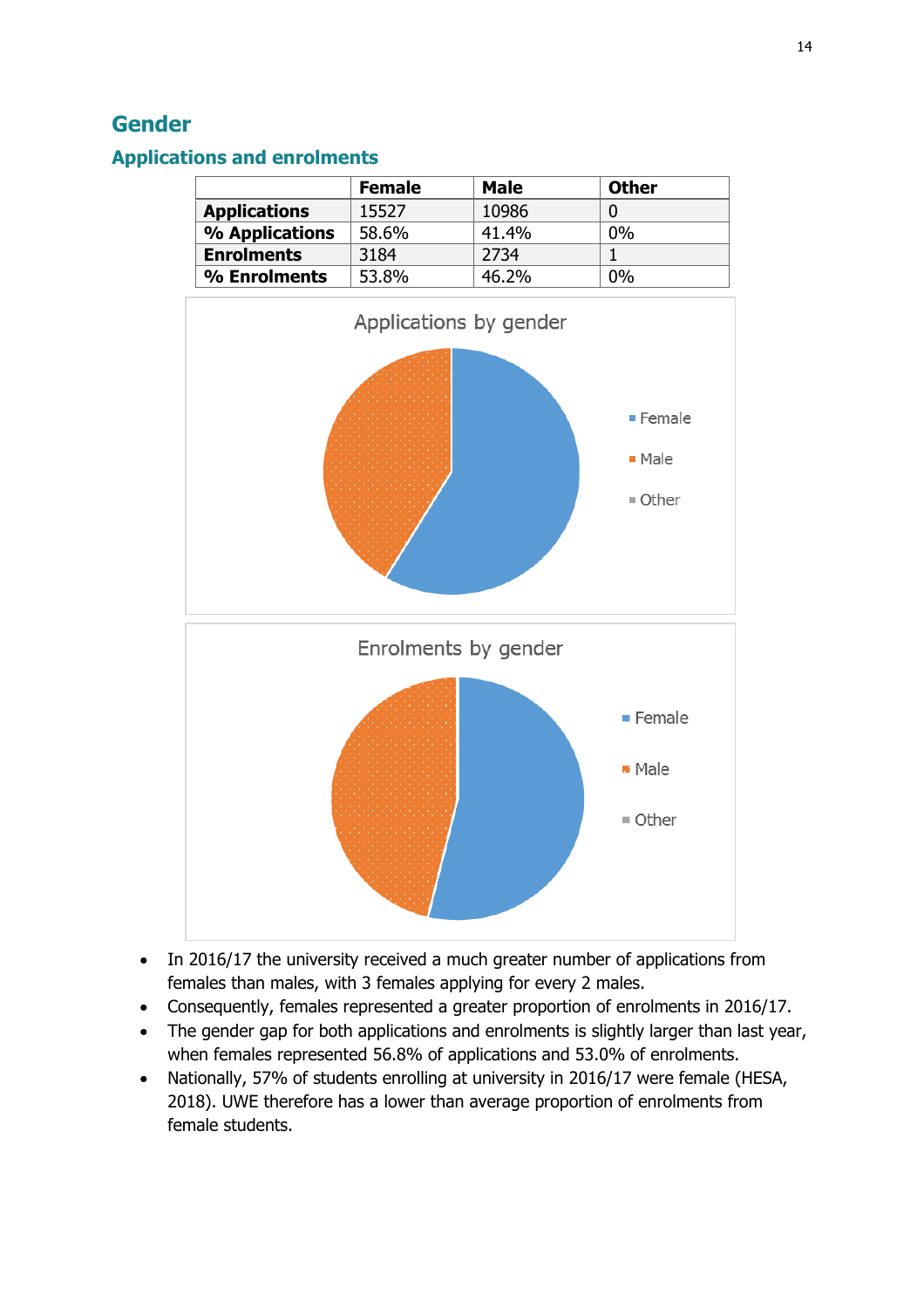#### **Non-continuation and Good Honours**

|                         | <b>Female</b> | <b>Male</b> |
|-------------------------|---------------|-------------|
| <b>Non-continuation</b> | 188           | 247         |
| % Non-continuation      | 6.5%          | $9.7\%$     |
| <b>Good Honours</b>     | 2864          | 2299        |
| % Good Honours          | 79.2%         | 73.2%       |





- Non-continuation rates for male students are higher than for females by over 3pp.
- Non-continuation rates for all students have risen over the past three years, but particularly so for male students. This has resulted in a widening gap between male and female students.
- Good Honours rates for male students are lower than for female students by 6pp.
- Over the past three years Good Honours achievement has increased for both male and female students, with the gap remaining steady at around 6pp.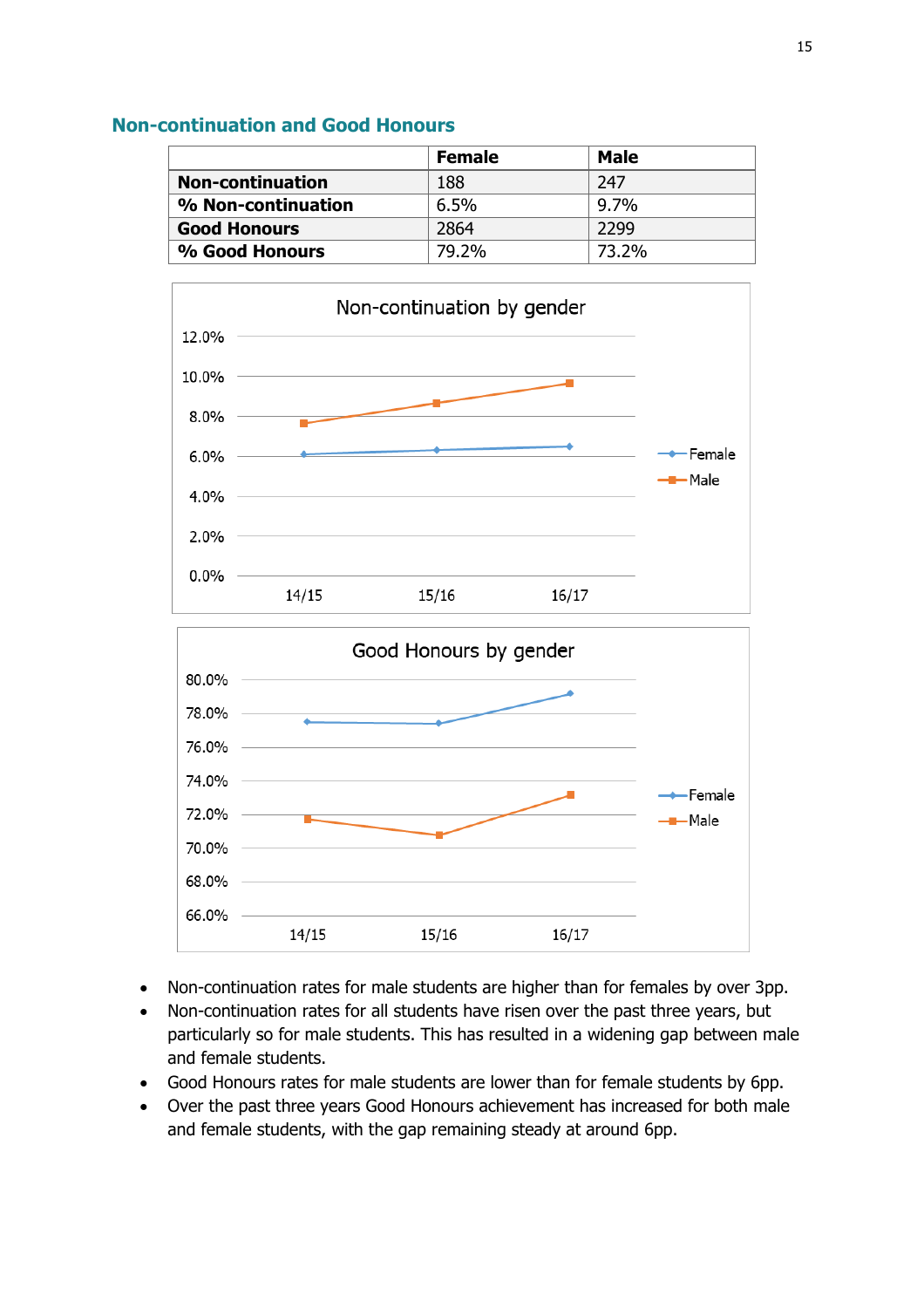#### **Student satisfaction**

|               | No. of<br>responses | Response<br>rate | <b>Teaching</b> | Learning<br><b>Opportunities</b> | Assessment<br>and | Academic<br>support | Organisation<br>and | Learning<br>Resources | Learning<br>Community | <b>Student</b><br><b>Voice</b> | <b>Overall</b><br>satisfaction |
|---------------|---------------------|------------------|-----------------|----------------------------------|-------------------|---------------------|---------------------|-----------------------|-----------------------|--------------------------------|--------------------------------|
|               |                     |                  |                 |                                  | feedback          |                     | management          |                       |                       |                                |                                |
| <b>Female</b> | 2074                | 72               | 88              | 88                               | 76                | 84                  | 80                  | 90                    | 84                    | 76                             | 90                             |
| Male          | 1604                | 68               | 85              | 85                               | $\mathcal{L}$     | 84                  | 79                  | 86                    | 82                    | רד                             | 87                             |

- Overall, male students were less satisfied with their university experience than female students. The scores for male students were less than for females in every category except for academic support, where the scores were equal.
- This pattern was not seen last year, when male students had greater overall satisfaction than females and scored higher than female students in several categories.

#### **Graduate outcomes**

|               | KPI % | Professional and managerial % | Study % | Self-employed % | Unemployed % | Response rate % |
|---------------|-------|-------------------------------|---------|-----------------|--------------|-----------------|
| <b>Female</b> | 80%   | 79%                           | 13%     | 3%              | 3%           | 83%             |
| <b>Male</b>   | 77%   | 79%                           | 14%     | 6%              | 6%           | 85%             |

Professional and managerial = graduate level work which constitutes a 'good' outcome.

KPI = our institutional KPI for good graduate outcomes

- Equal proportions of male and female students were in graduate level employment following graduation, and similar proportions were undertaking further study.
- The proportion of males in professional employment is 1pp greater than last year and the proportion in further study is 4pp greater.
- However, as was the case last year, a greater proportion of male students were unemployed or self-employed.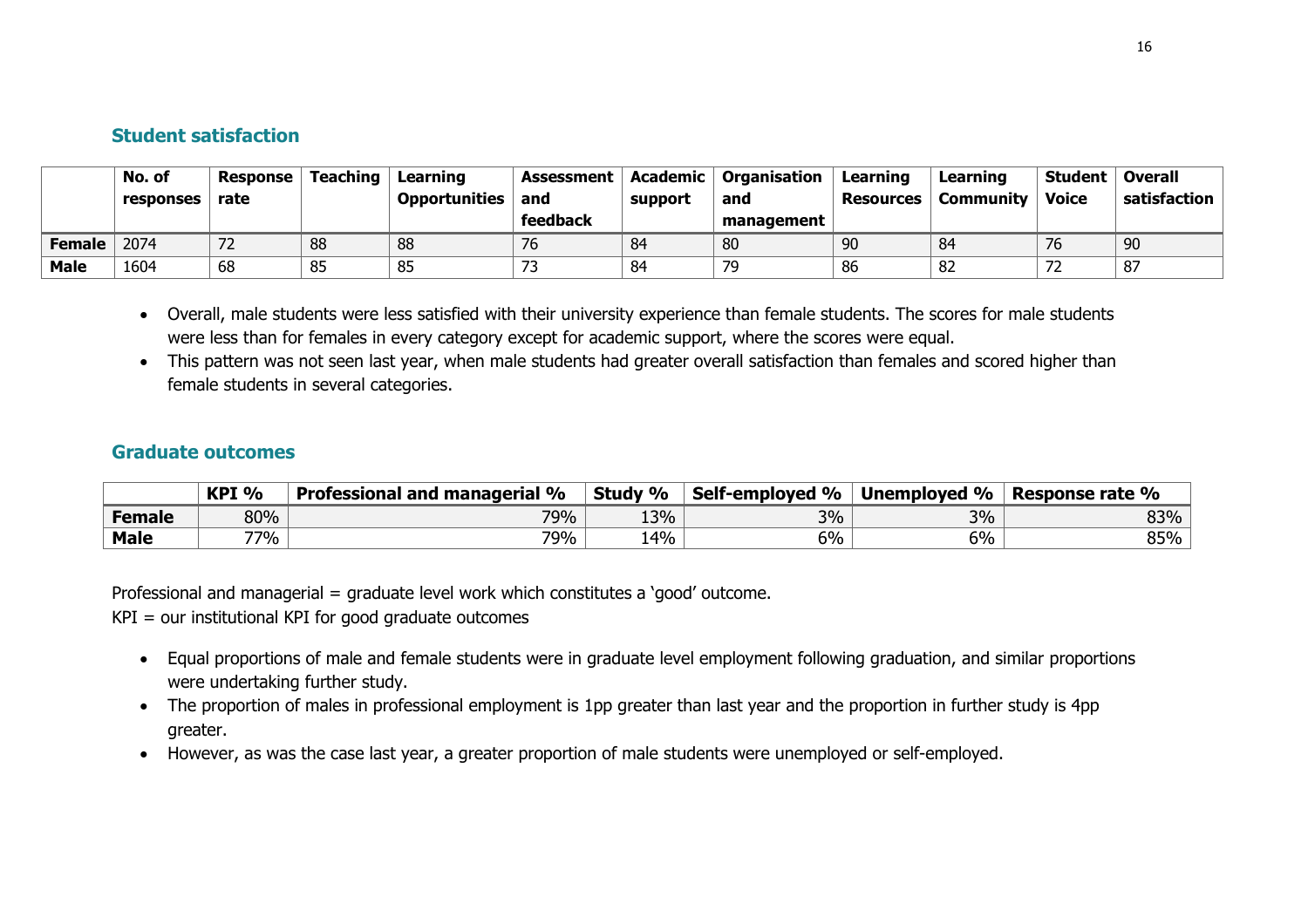### <span id="page-16-0"></span>**Low Participation Neighbourhoods (LPN)**

#### **Applications and enrolments**

|                     | <b>LPN Young</b> | <b>Other</b> |  |
|---------------------|------------------|--------------|--|
| <b>Applications</b> | 2,743            | 17,305       |  |
| % Applications      | 13.7%            | 86.3%        |  |
| <b>Enrolments</b>   | 610              | 3,867        |  |
| % Enrolments        | 13.6%            | 86.4%        |  |



- In 2016/17, 13.7% of applications to UWE came from students living in Low Participation Neighbourhoods, and these students represented 13.6% of students enrolling at the university.
- A greater proportion of applications came from LPN students than in 2015/16, when 12.4% of applicants were LPN. The figure for enrolments in 2015/16 was 13.4%.
- Nationally, 12% of students enrolling at university in 2016/17 were from LPNs (HESA, 2018). UWE therefore attracts a greater than average number of these students.

#### **Non-continuation and Good Honours**

|                         | <b>LPN Young</b> | <b>Other</b> |  |
|-------------------------|------------------|--------------|--|
| <b>Non-continuation</b> | 60               | 375          |  |
| % Non-continuation      | 9.8%             | 7.8%         |  |
| <b>Good Honours</b>     | 438              | 4,725        |  |
| % Good Honours          | 76.5%            | 76.5%        |  |

• Non-continuation rates for LPN Young students are higher than for other students by 2pp. Non-continuation rates for LPN Young students have risen considerably over the past three years, whereas non-continuation rates for other students have risen only slightly. As a result, the gap between the two groups has increased.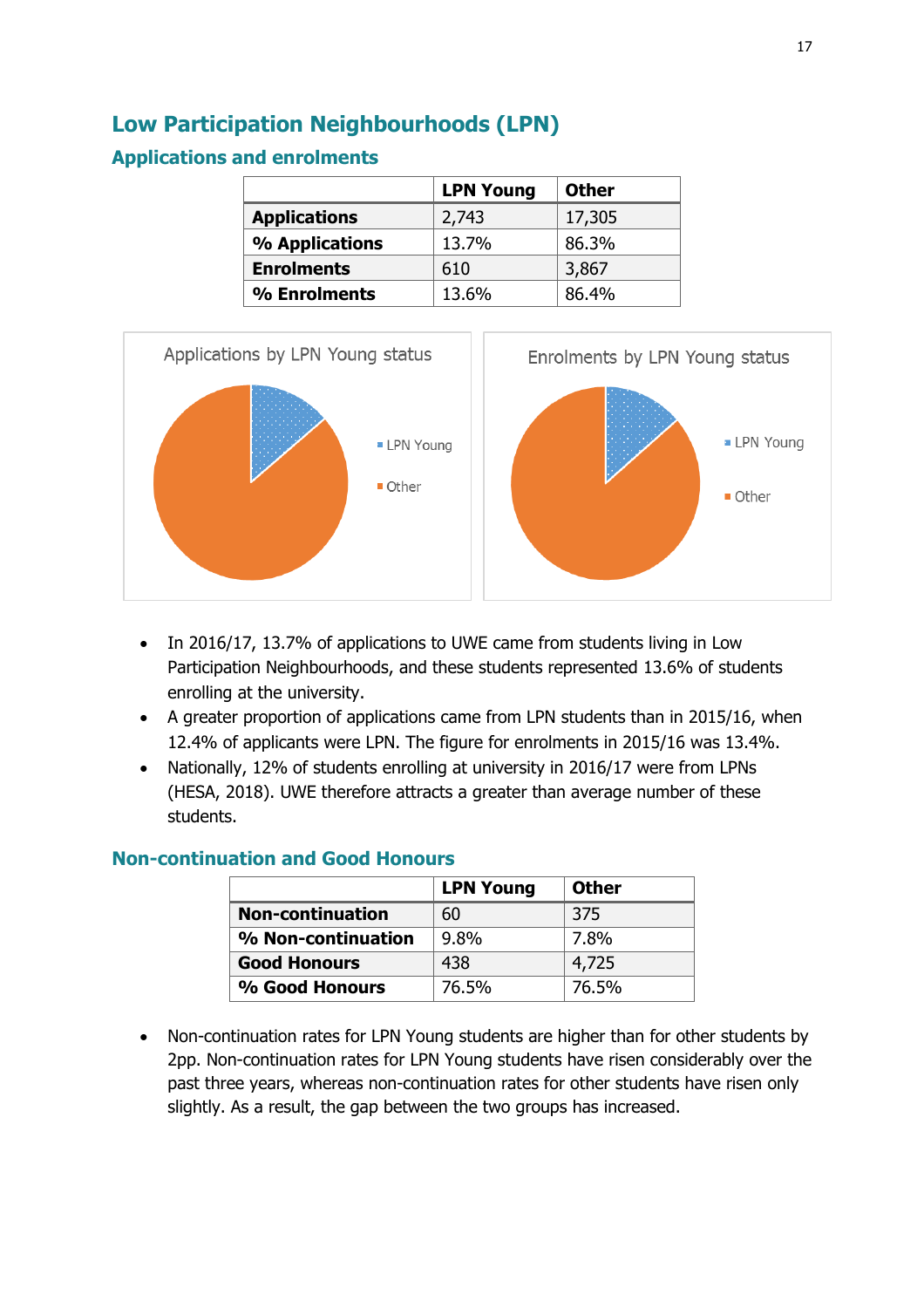

- In 2016/17 Good Honours rates for LPN Young students were the same as for other students.
- Over the past three years Good Honours achievement has increased for LPN Young students, but has fluctuated for other students.



#### **Graduate outcomes**

|                  | KPI $\%$ | <b>Professional and</b><br>managerial % | Study % | Self-employed % Unemployed % |    | Response<br>rate % |
|------------------|----------|-----------------------------------------|---------|------------------------------|----|--------------------|
| <b>LPN Young</b> | 79%      | 79%                                     | 13%     | 4%                           | 4% | 82%                |
| <b>Other</b>     | 78%      | 79%                                     | 13%     | 5%                           | 4% | 85%                |

Professional and managerial = graduate level work which constitutes a 'good' outcome.  $KPI = our$  institutional  $KPI$  for good graduate outcomes

- Graduate outcomes for LPN students are almost identical to those of other students.
- The proportion of LPN students achieving a 'good' outcome has not changed since last year.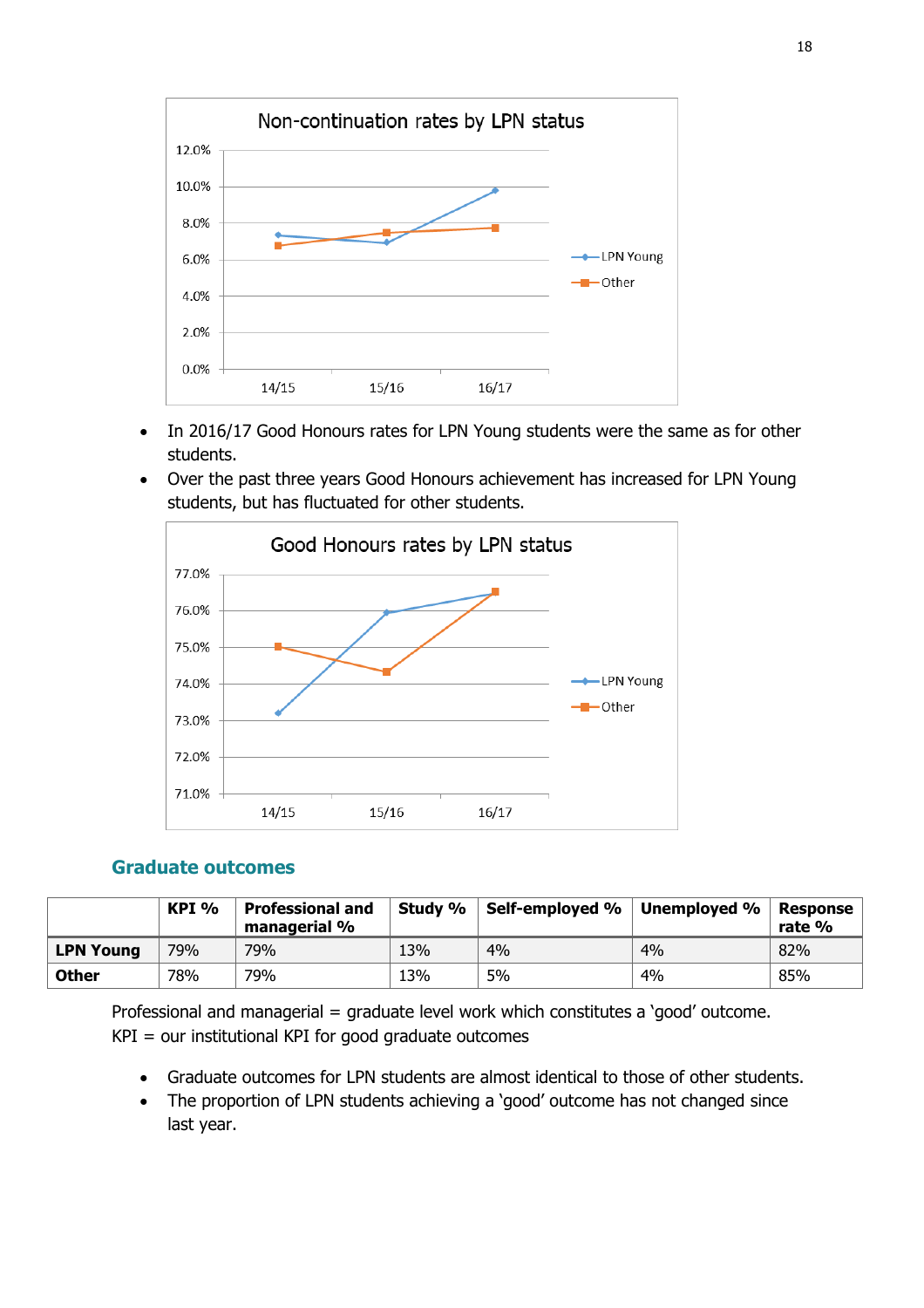# <span id="page-18-0"></span>**Background**

UWE Bristol has a long standing and recognised commitment to Widening Participation (WP) and promoting equality both for staff and students.

The university has a Widening Participation strategic committee which is responsible for setting a clear direction for our WP work. This includes diversifying our student body, as well as ensuring that all students have an equitable experience and equitable chance of success. In addition, the university has a single equality scheme which sets out the strategic direction for mainstreaming and embedding equality in its core activities.

This report is designed to provide actionable evidence about our progress in equality and widening participation for students to date. It is published annually (at the end of January) and is retrospective (reflecting on students from the previous academic year). It is not designed to be a mechanism for summarising or assessing key performance indicators, but it is an opportunity to explore our student data.

### <span id="page-18-1"></span>**Protected Characteristics and WP Target Groups**

#### **Definition of Terms**

**Age:** Young students are those who enter HE before the age of 21; mature students are those who enter HE, on or after 21.

**Disability:** Students who disclose a disability are recorded as 'Disabled' and 'Not Disabled'; students can apply for Disabled Student Allowance (DSA) at any point during their time at UWE although changes to DSA from September 2015 have resulted in a changed support package (UWE, 2016).

**Ethnicity:** Students' ethnicity is reported here both as being either BME, White or Unknown and only Home-fee status students are included (i.e. not international students). In some instances, the BME category is then broken down into broad ethnic groupings such as Black/Asian etc.

**Gender:** Students self-disclose their gender as being male or female. Students can also disclose an indeterminate gender.

**LPN:** Using the HEFCE classification POLAR3 (Participation of Local Areas) data, young students are categorised as being either from an LPN postcode (an area of low participation in Higher Education) or not being from an LPN postcode. This categorisation is based on whether their home (i.e. not term time) postcode falls within a postcode that is within the bottom 20% nationally (i.e. in England) of postcodes for the proportion of young people progressing to university.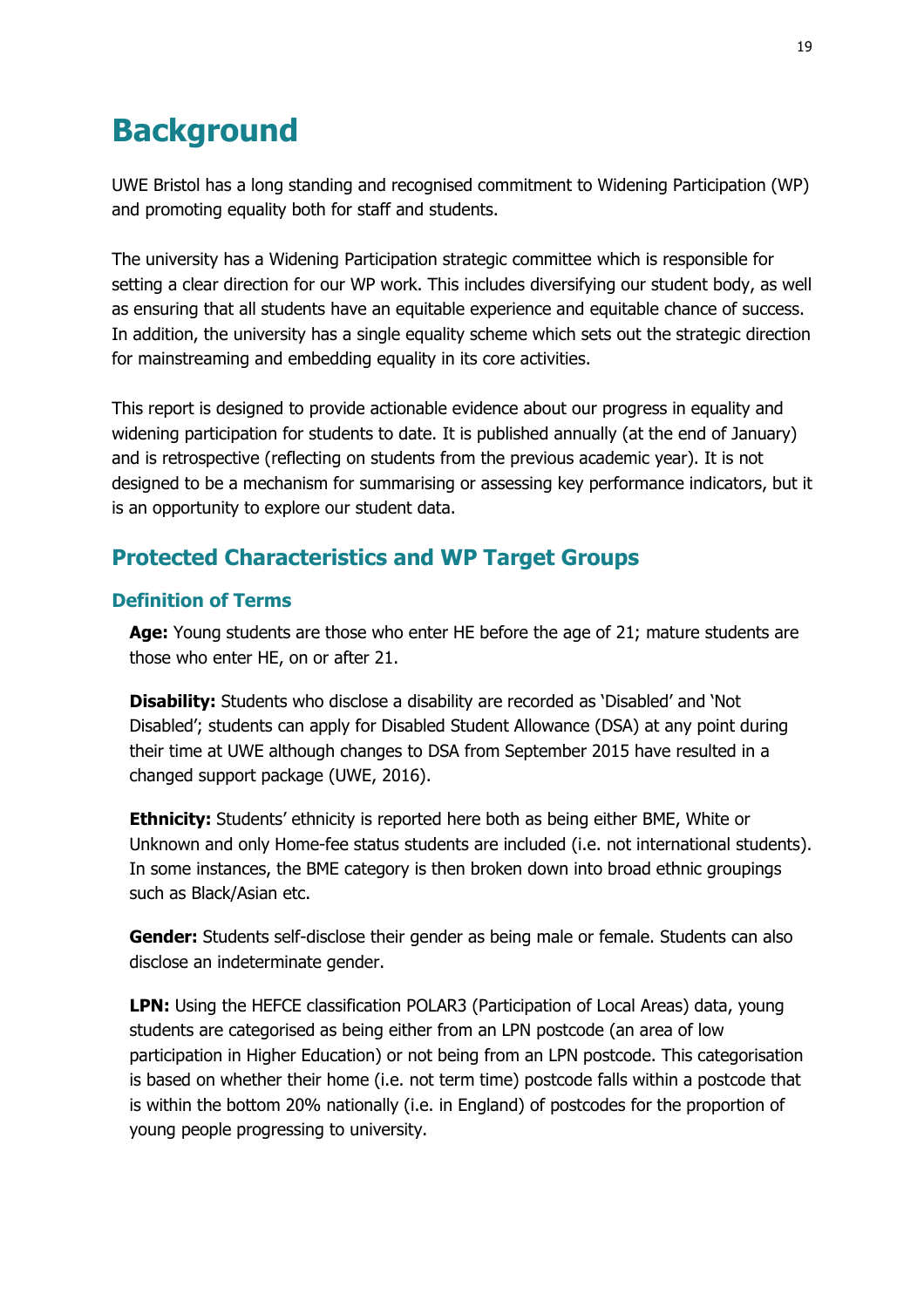#### **Other Protected Characteristics**

This student compendium does not contain data on religious belief, sexual orientation and gender identity. Although the university collects this data, it is not currently available in a form that can be reported on. The university is currently working towards making this data available, and we intend to report on it in the next student compendium.

#### <span id="page-19-0"></span>**Data Population**

The data within the report focuses on undergraduate students engaged in full time study at the University of the West of England who are either paying Home fees (i.e. not International students) or who are UK domiciled (it is likely that these populations are largely the same but different measures are used in various reports). The reasons for these criteria are twofold: firstly, this population makes up the significant proportion of our student cohort and secondly, these students' progression and experiences are more similar, allowing for comparison.

### <span id="page-19-1"></span>**Data Metrics**

#### **Applications**

Application data includes applications to all undergraduate programmes (including through clearing and adjustment) that have gone through a standard UCAS linked application and are recorded on our student applicant database. The technical specification of this data is:

**Home/EU fee status, Full time study, undergraduate programmes, September intake only, all levels of entry, including admissions to all programmes each year (including those that were closed for recruitment the following year) and excluding applications to foundation degrees taught at UWE federation colleges.** 

#### **Enrolments**

Enrolment data is a count of all new, undergraduate students enrolling on their 1st year of study of a first degree at UWE. The technical specification of the enrolment data is:

**Home/EU fee status, Full time study, undergraduate programmes, September intake only, first year entry, new students only (i.e. not previously at UWE or in a foundation degree through a partnership agreement).**

#### **Non-Continuation**

Non-continuation data monitors those students that are 'active' at university on the 1st December and then counts those who are no longer 'active' at the university on the following 1st December. The technical specification of the non-continuation data set is: